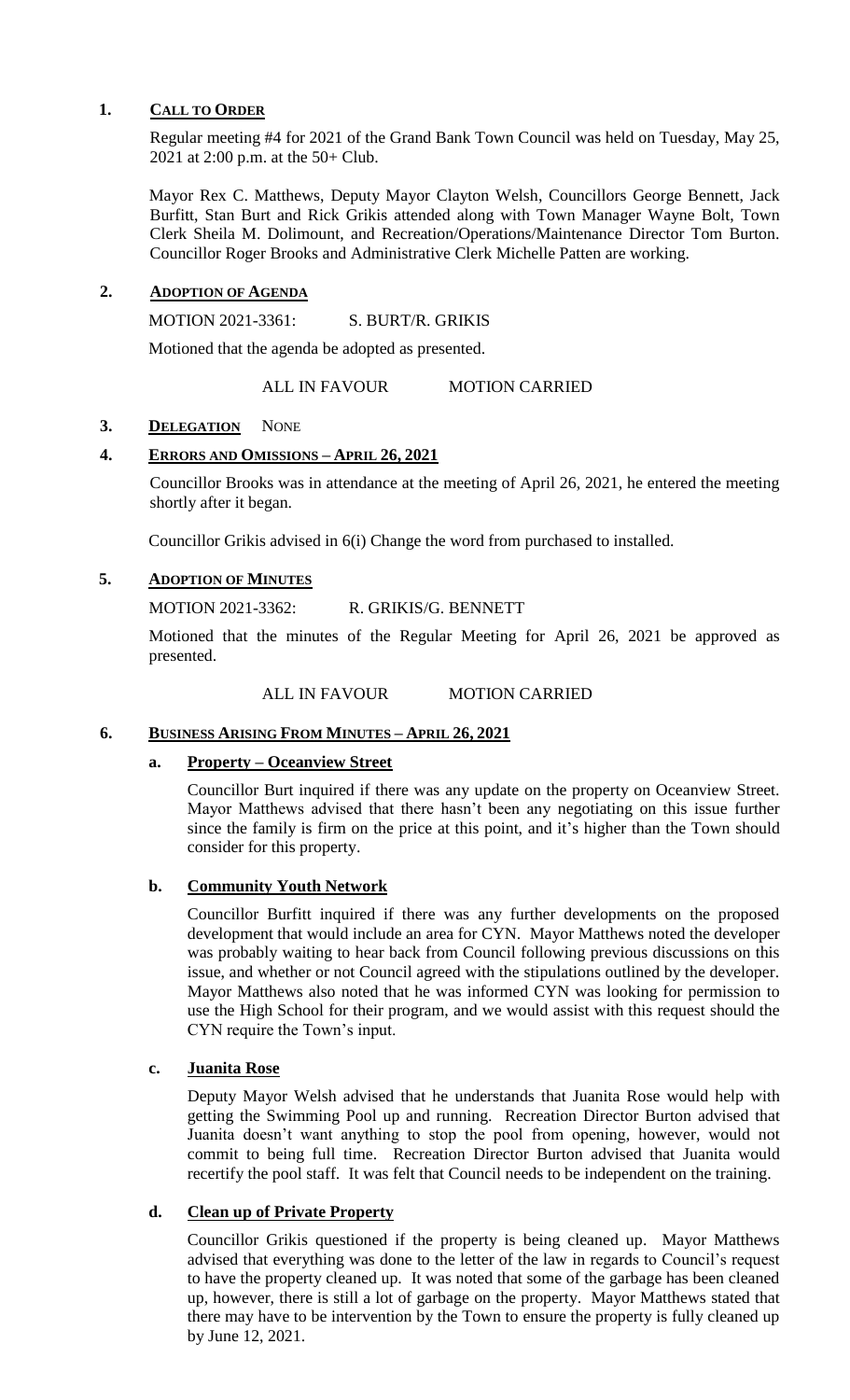# **7. INCOMING CORRESPONDENCE FOR ACTION**

# **a. Burin Peninsula Regional Service Board**

Received a letter advising they have been working with the RCMP and the Marystown Volunteer Fire Department to enhance emergency service response times. They are discussing putting kilometer markers (signs) along Route 210 to help travelers and first responders in providing location references. The Service Board is looking for written support from the Town. Deputy Mayor Welsh questioned Councillor Grikis on the clarification of what the Board is supposed to be doing. Mayor Matthews stated he is not disputing the concept, however it is provincial roads and the provincial government is responsible for any such program. Mayor Matthews also questioned why the Regional Service Board is taking the lead on this initiative, and not the JTCC. It was agreed to write the Burin Peninsula Regional Service Board expressing Council's views on this issue.

# **8. INCOMING CORRESPONDENCE FOR INFORMATION**

# **a. Eastern Health**

Received an email with information and handouts about the Covid-19 vaccine.

# **b. Department of Municipal and Provincial Affairs**

Received a letter advising that the Town's Capital Investment Plan for Road Upgrades 2021 is approved in the amount \$142,950.

# **c. Department of Environment & Climate Change**

Received an email regarding working in and within 15 meters of a waterbody, including wetlands.

# **d. Department of Transportation and Infrastructure**

Received an email regarding the deadline for issuing amendments to open calls for bids through the Department.

# **e. Burin Peninsula Chamber of Commerce**

Received an email advising the Annual General Meeting has been scheduled for June 2, 2021.

# **f. Municipal Assessment Agency**

Received an updated on the Municipal Assessment Agency.

### **g. Infrastructure Canada**

Received an email regarding an online survey to complete, to assess the effectiveness of the Gas Tax Fund/Canada Community Building Funds program.

# **h. Grand Bank – Fortune Ambulance Service Inc.**

Received a copy of the minutes of February 4, 2021.

# **9. COMMITTEE REPORTS**

### **a. Finance Committee**

Councillor Stan Burt, Committee Chairperson, presented a written report of a meeting the Committee held on May 19, 2021.

Mayor Matthews excused himself from the chair, as he is in a conflict of interest. Deputy Mayor Welsh took the chair.

Item 5: Supplementary Assessments was discussed.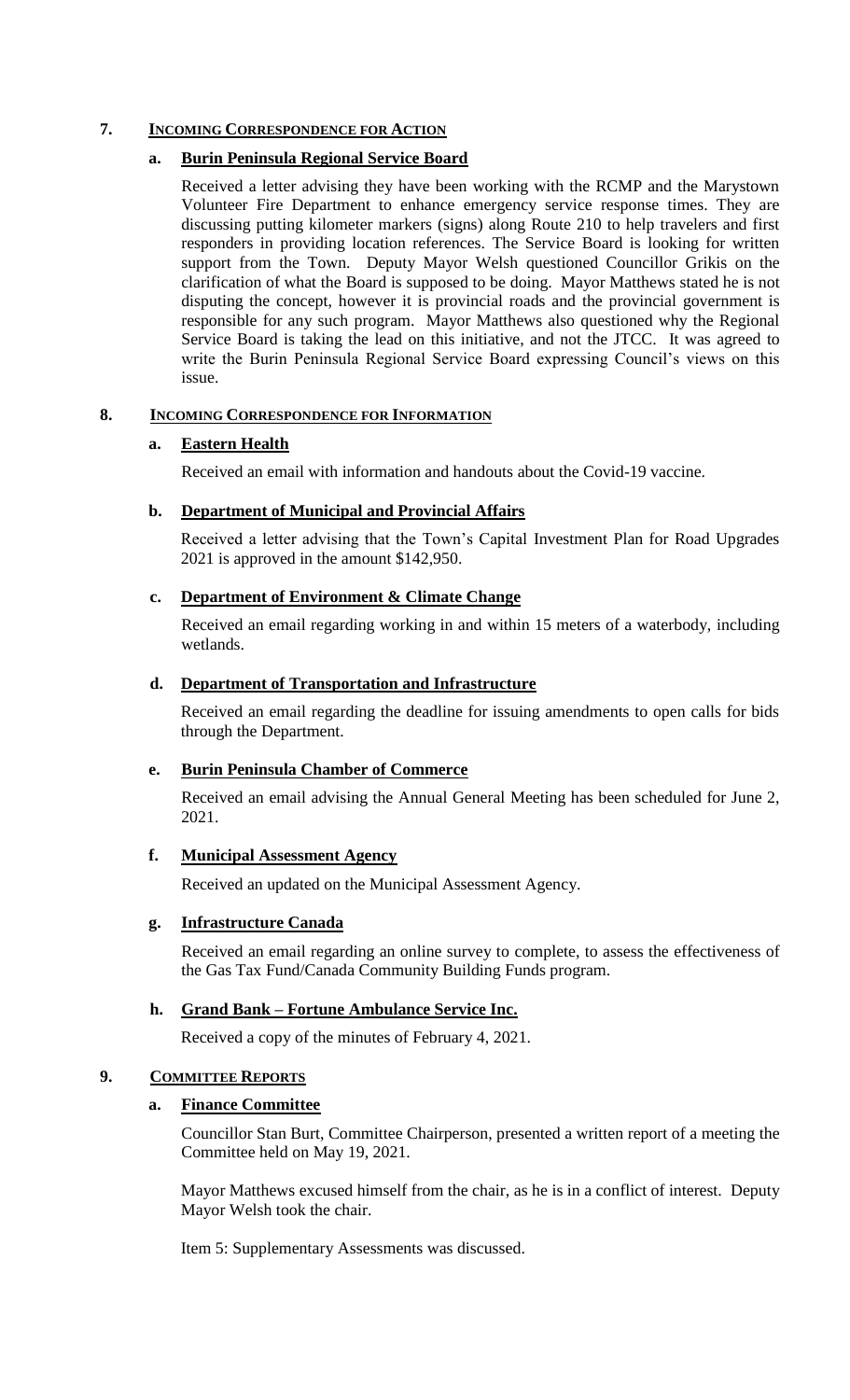MOTION 2021-3363: S. BURT/R. GRIKIS

Motioned that the Supplementary Assessments be accepted as presented.

ALL IN FAVOUR MOTION CARRIED

Mayor Matthews returned to the meeting at this time.

MOTION 2021-3364: S. BURT/C. WELSH

Motioned that the Finance Committee report of May 19, 2021 be approved with the exception of item 5.

#### ALL IN FAVOUR MOTION CARRIED

#### **b. Development Committee**

Deputy Mayor Clayton Welsh, Committee Chairperson, presented a written report of a meeting the Committee held on May 19, 2021.

MOTION 2021-3365: C. WELSH/J. BURFITT

Motioned that the Development Committee report of May 19, 2021 be approved as presented.

ALL IN FAVOUR MOTION CARRIED

### 1**0. OLD BUSINESS**

## **a. Outside Maintenance Update**

Recreation Director Burton advised Council that the work was going well. He stated that there is only him and Richard working right now, however it is possible there will be two JCP workers in place along with two Summer Students.

### **b. Swimming Pool Update**

Recreation Director Burton advised that the pool is filled up, however, the levels dropped about 12" over the weekend. Recreation Director Burton advised he will be doing the chemical checks each day once it is up and running. He also advised the pumps are working fine.

#### **c. Tender Call for Nature Trail**

Town Manager Bolt advised the closing date for the Nature Trail Project is Tuesday June 1, 2021. Mayor Matthews stated Council should consider purchasing a parcel of land that is near the Nature Trail to protect the integrity of the Trail for the future. It is agreed to approach the property owner to see if they are prepared to sale the land.

## **d. Update on Dam Project**

Mayor Matthews advised that the Dam Project is mostly under water work, and as such will be put on hold as of May 30, 2021 due to the opening of the Salmon season. The project will resume in the fall for completion. Town Manager Bolt advised the contractors are working there all this week. Mayor Matthews advised it is hard work that presents many challenges given the nature of the project however the contractor is doing a good job.

### **11. NEW BUSINESS**

## **a. Surplus Funding – Capital Works**

Mayor Matthews advised that the Capital Works surplus funding has been denied for a number of street upgrades. He advised it was approved last year but was denied by the provincial government this year, including the federal government's share of the project. Town Manager Bolt advised that the first lot of surplus funding for work on Church Street is still available, however, the second lot of surplus funding in the amount of \$206,000 was denied for Riverside West, Elizabeth Avenue and Main Street. Mayor Matthews also advised that he wrote the Minister and MHA concerning this decision.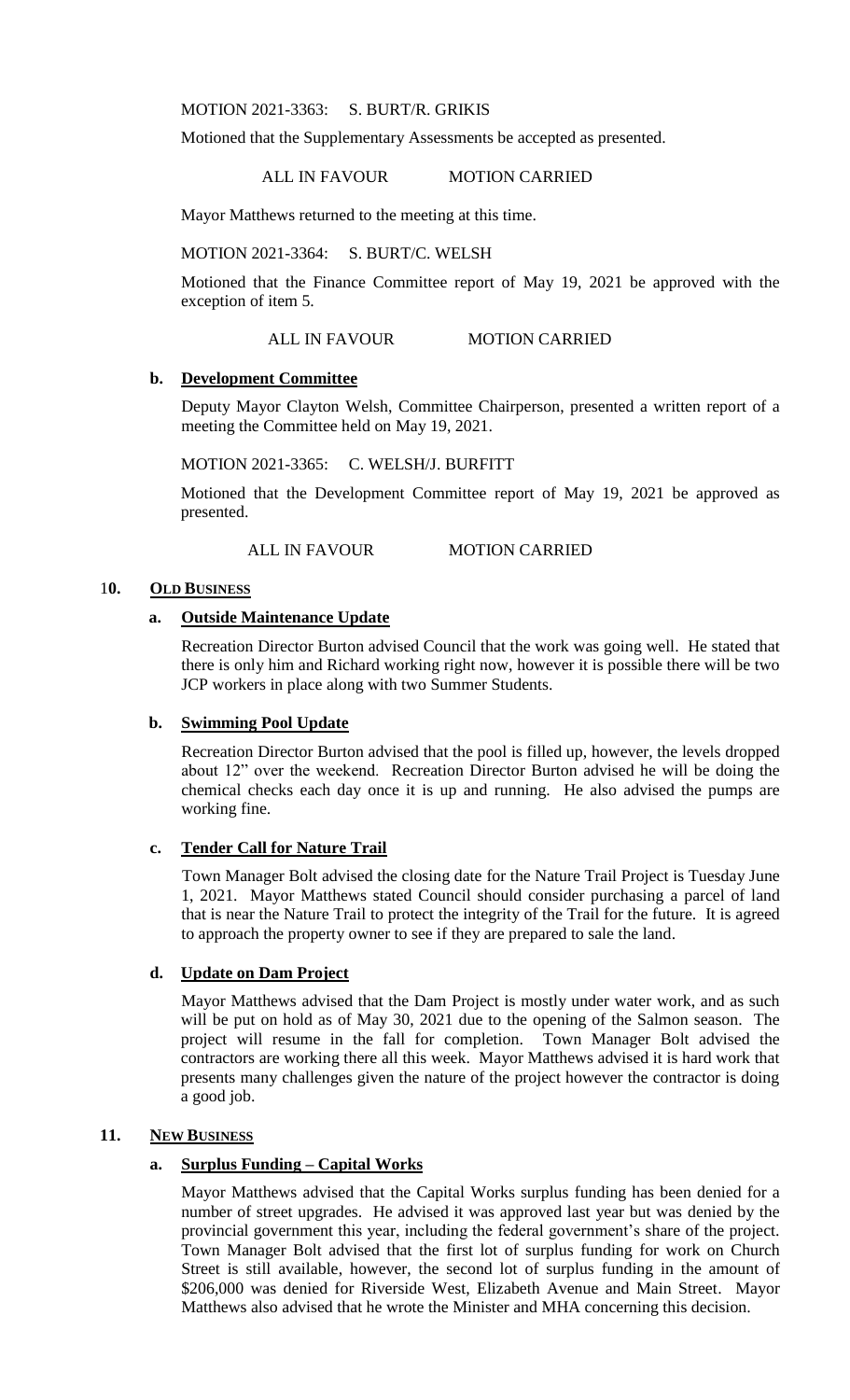### **b. New Loader**

Town Manager Bolt advised the Town received four tenders of which one did not qualify since the company did not provide the 10% bid bond requirement. He advised the lowest bid was received from Reefer Repair Services, 2<sup>nd</sup> lowest Toromont Cat, and Brandt Tractor ranked third. He advised that he checked on references with the Town of Gander and the City of Mount Pearl concerning the Hyundia Equipment from Reefer. The City of Mount Pearl advised they found Hyundia good, however, the Town of Gander did not like the Hyundia machine, they had trouble with it from the beginning.

# MOTION 2021-3366: C. WELSH/R. GRIKIS

Motioned that the Town of Grand Bank accept the second highest tender by Toromont Cat based on Town Manager Bolt's recommendation in the best interest of the Town, the service provided, referrals, reputation, etc.

### ALL IN FAVOUR MOTION CARRIED

# **c. Election Training**

Mayor Matthews advised that Administrative Clerk Patten and Town Clerk Dolimount will be in election training on June 3, 2021 at Marystown.

# **d. Summer Hours (June 14th – Sept 18th)**

Mayor Matthews advised that summer hours will be from June  $14<sup>th</sup>$  to September 18, 2021 and includes all Staff.

# **e. Sweeper**

Mayor Matthews advised that he received a request from one of the churches to see if they could have their parking lot swept by the Town's sweeper.

# MOTION 2021-3367: J. BURFITT/C. WELSH

Motioned that the Town of Grand Bank would engage the Town's Sweeper to clean the parking lots of the three (3) churches once a year in the spring, and upon request from the Church.

## ALL IN FAVOUR MOTION CARRIED

### 12. **COUNCILLORS FORUM**

# **a. 50th Anniversary Gifts**

Councillor Burfitt inquired if anything was done regarding  $50<sup>th</sup>$  Anniversary gifts. Mayor Matthews advised that the gifts were purchased.

### **b. Summer Festival**

Councillor Burt questioned if there was going to be a day or weekend set aside for a special event this year in place of the Festival. Mayor Matthews suggested contacting Joan Caines to look into this.

### **c. Heritage Society**

Councillor Bennett advised that the Heritage Society is working on a number of things and one of those things is to do a virtual presentation of the Harris House and Mariners Memorial. He also advised they are going to get the Mariner's Memorial pool ready to open this summer, and that work is going to be done with Harris House.

### **d. Poop & Scoop**

Councillor Grikis suggested looking at the regulations regarding Poop and Scoop on the Nature Trail. Mayor Matthews advised that there was another container placed on the Trail a couple of days ago. Recreation Director Burton suggested keeping the dogs off the trail if people are not going to clean up after their dog.